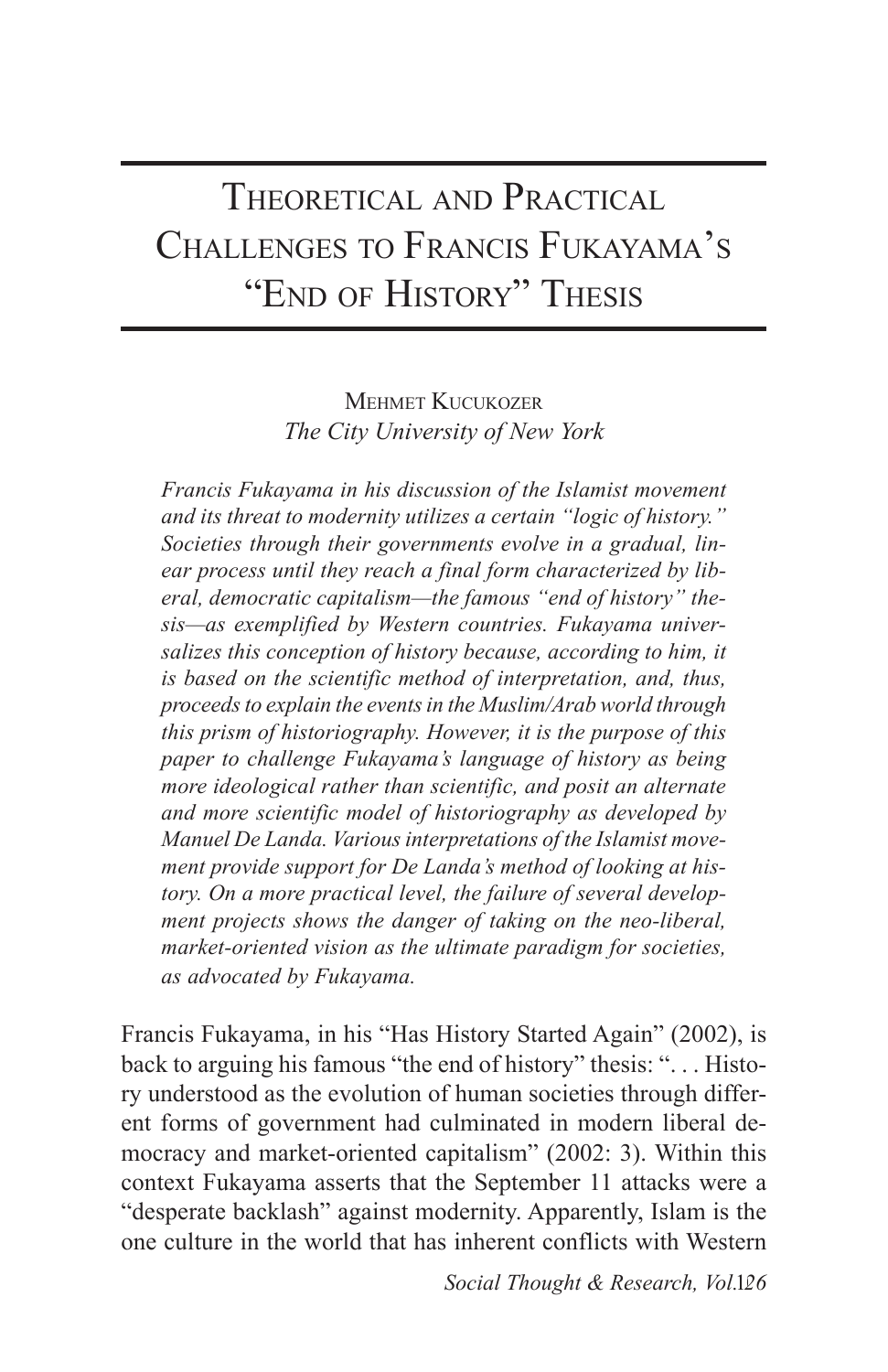institutions. This argument is based on an underlying theory of history. History for Fukayama is a linear, evolutionary process that culminates in a final and permanent form. The purpose of this paper is to challenge this conception of history by putting forth an alternate non-linear, non-equilibrium (i.e., history does not have an end state) model, as developed by Manuel De Landa (2000). First, I will present the criticisms and limitations of Fukayama's concept of history as posed by different theorists. De Landa's theory will be presented as the alternate language of history that answers the legitimate concerns of those who oppose Fukayama's logic of history. As support for De Landa's scheme of historiography, I will refer to several interpretations of the Islamist movement, both as a general social phenomenon and one that is specific to Turkey, taking into account, among other things, the role of women within this movement. Finally, I would also like to look at two studies that illustrate some of the contradictions and challenges faced by development projects that take neo-liberalism as their absolute ideological paradigm.

Fukayama puts forth his "logic of history": Western institutions and the values they espouse—democracy, individual rights, the rule of law, and wealth that results from economic freedom are ultimately universal values that the world will aspire to and make their own if given the opportunity. Like a good positivist, Fukayama invokes the scientific method in explaining the universality of Western institutions. He states, "There is an underlying historical mechanism that encourages a long-term convergence across cultural boundaries, first and most powerfully in economics, then in the realm of politics and finally (and most distantly) in culture" (2002: 4). Science and technology are the basis for the economic and military success of the West and thus the driving force of history. As a result all countries must accept that in order to progress they need to incorporate the methods that have made Western societies so powerful. Non-Western countries will need to develop Western institutions in order to effectively apply science and technology in their societies.

Historically, according to Fukayama, economic development engenders the growth of democracy. A middle class forms with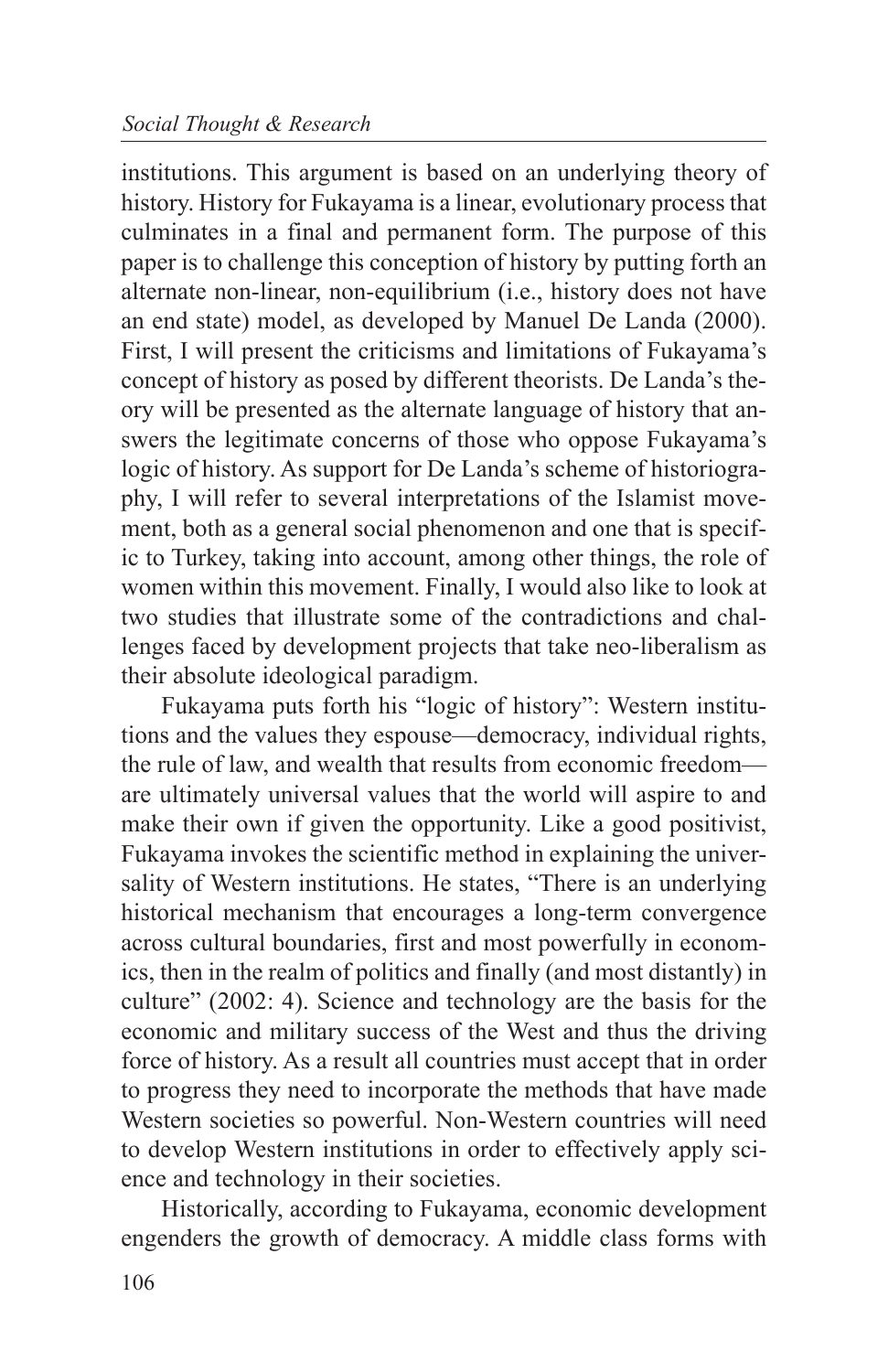private property, and its appropriate legal protections, which then leads to the formation of a complex civil society propped up by an improving educational system. Another great historical innovation was the separation of church and state, devised specifically to maintain the peace of a new and dynamic civil society. Fukayama notes that secularization was an indispensable aspect of modernization, "a great tradition that culminated in the American Declaration of Independence and Constitution" (2002: 4-5).

Fukayama believes that Islamic cultures, particularly Arab countries, have very real problems with modernity. They are the ones that have had consistent radical movements which oppose Western policies and, more fundamentally, religious tolerance, "the basic principle of modernity of itself" (2002: 5). As a result, Fukayama argues, the Islamic world today is at the same historical juncture as Europe during the Thirty Years War of the seventeenth century. Radical Islamists have gained popularity because they are offering alternatives to the social dislocations brought about by mass urbanization, the concomitant change in values, and the inability of their governments to bring about economic and political reforms, despite the genuine assistance of international agencies such as the World Bank.

Clearly, Fukayama sees history as a linear process of evolution. Developments engender further developments giving complexity and dynamism to society until it reaches a final political and economic form with a befitting culture. Western Europe and the United States apparently have reached this ultimate state. My problem with Fukayama's discussion of history is that it seems to be directed by an "invisible hand," much like Adam Smith's free market system. History has a plan and destiny, as if designed by a divine entity. Consequently, Fukayama's vision and language of history takes on a moral quality. Furthermore, this view of history is also a very Eurocentric one; modernity takes on a very selective definition, based on the "best" developments in European history since the seventeenth century. Slavery, racism, imperialism, colonialism, the holocaust, apartheid, etc., are excluded from playing a role in this definition, and must be perceived as aberrations in the straight march of progress. Nevertheless, according to Fukayama, the radical Islamist movement is not a simple aberration; it is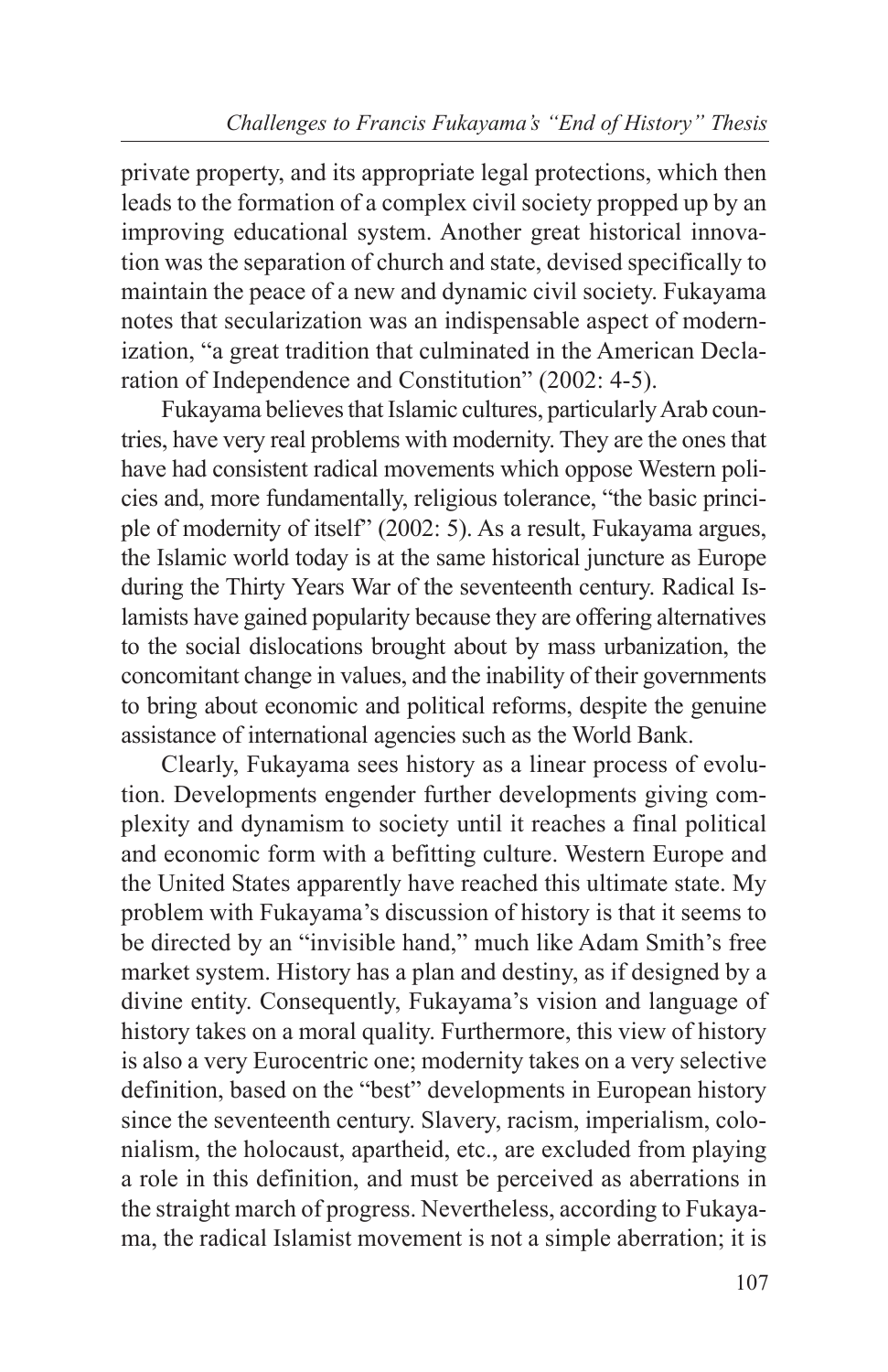a clash of civilizations a la Samuel Huntington. The Islamists pose a genuine threat to the full realization of the final (and moral) form of society for the countries of the world, the evolution of Western-style liberal democracies. The West must save the world and the Islamic societies from themselves. That is why Fukayama dares to ask the question, "Has History Started Again?"

In response to Fukayama's question, I agree with Lila Abu-Lughod (2002) who argues that we must be distrustful of such messages of salvation: ". . . we need to be suspicious when neat cultural icons are plastered over messier historical and political narratives, so we need to be wary when Lord Cromer in Britishruled Egypt, French ladies in Algeria, and Laura Bush, all with military troops behind them, claim to be saving or liberating Muslim women" (785). Abu-Lughod is advocating for a new language of history, one that calls for understanding the complex links between the different histories of the world, and doing away with "artificially" created geographical spheres where the world is divided between the "civilized," and comfortably familiar cultures, and the "uncivilized," wholly alien cultures.

Nilufer Gole (1998), who has done work in Istanbul and Hong Kong trying to understand "non-Western modernities," discovered that history does not follow the simple linear narrative of "causal sequences" as utilized by Fukayama. "Instead, modernization proceeded asymmetrically according to the specific interaction between the local cultural fabric and the universal concept of modernity" (Gole 1998: 40). As a result, modernity needs a new definition taking into account the interaction between local situations and global influences, and, according to Gole, the language of social science has not incorporated this method of conceiving modernity. Social science engages in parochialisms when confronting complex, hard-to-explain realities in history. The social scientific use of language needs to break with the Enlightenment tradition of conceiving the world solely in terms of particular Western values as indicated by Fukayama. Gole writes, "In order to arrive at new prisms of analysis, we need to further de-center the West itself and look at what once were considered peripheries as centers in their own right, with their own capacity for creating history" (41).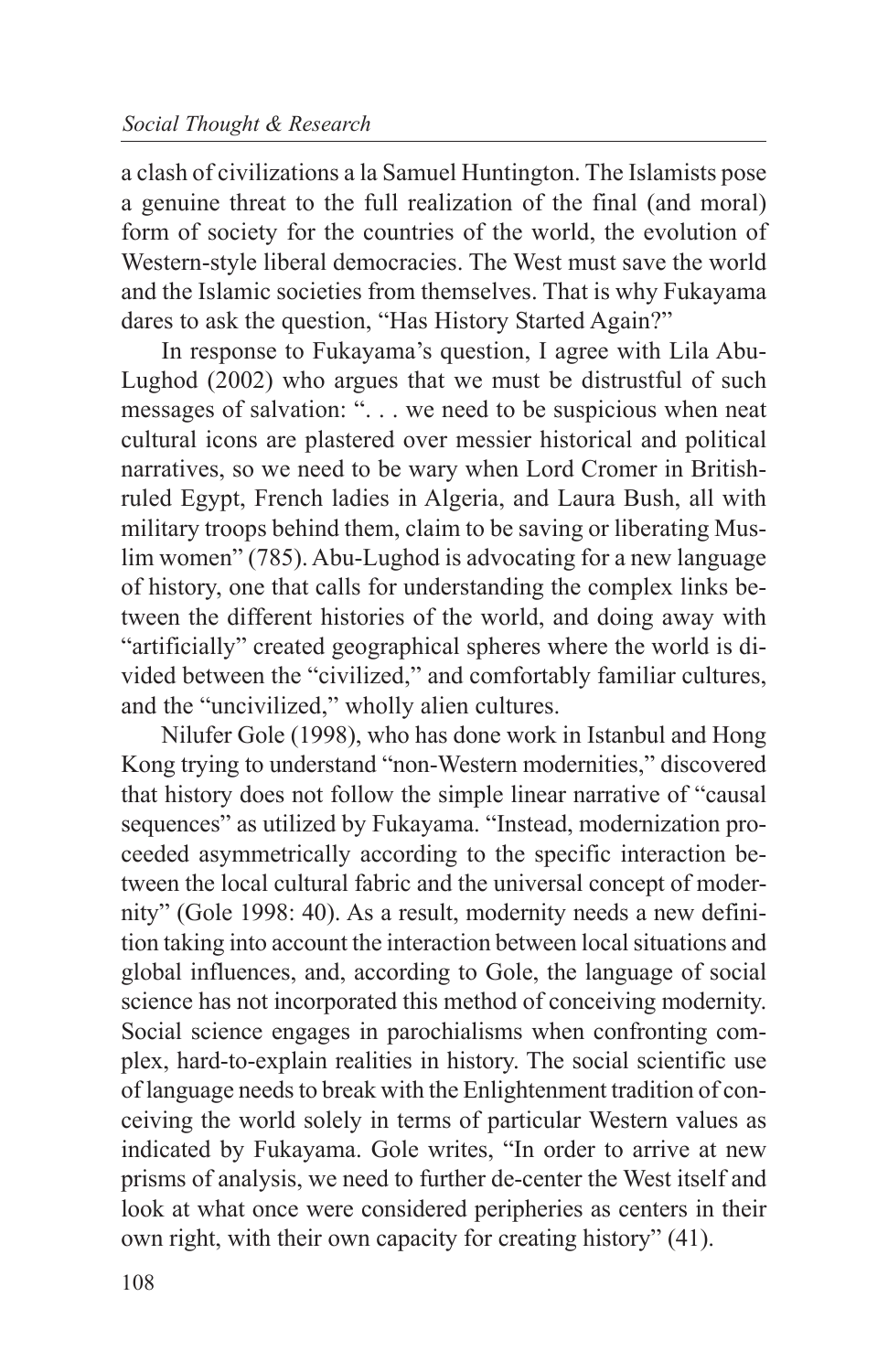S. Sayyid (1998) has done an analysis on Western historiography, incorporating the work of Edward Said. Sayyid points out that the Orientalist could speak for the Orient because of the language he uses, which is based on science, rationality, and progress. Supposedly, this language could be used to "translate" and "transcribe" other languages. The Orientalist emerged from a "supercultural formation" largely put into place by Western imperialism. Consequently, the universalism of Western values is the result of its political and military success, and its historiography is the product of the arrogance that comes with success. Therefore, "[t]he universalism of the West is a consequence of historiography and not, as it is too often claimed, a matter of history" (396).

De Landa (2000) provides a philosophy and language of history that answers the concerns of Abu-Lughod, Gole, and Sayyid, and he does so using the scientific method of language that Fukayama claims to use in explaining the historical superiority of Western institutions. However, De Landa attacks the conventional conception of scientific theories as being too simplistic in its notion of historical processes:

. . . the classical versions of these theories incorporated a rather weak notion of history into their conceptual machinery: both classical thermodynamics and Darwinism admitted only one possible historical outcome, the reaching of thermal equilibrium or the fittest design. In both cases, once this point was reached, historical processes ceased to count. In a sense, optimal design or optimal distribution of energy represented an end of history for these theories. (13-14)

De Landa looks at more contemporary theories in science that explain the possibility of a multiplicity of historical outcomes and an ongoing, dynamic interaction between these outcomes. He bases his theories on innovative work in the area of thermodynamics. He makes reference to Ilya Prigogine and his revolutionary discovery in the 1960s that classical theories in thermodynamics were only valid for closed systems. In this case energy is always conserved, resulting in thermal equilibrium. But, if energy is introduced or taken out of the system, pushing the system away from equilibrium, the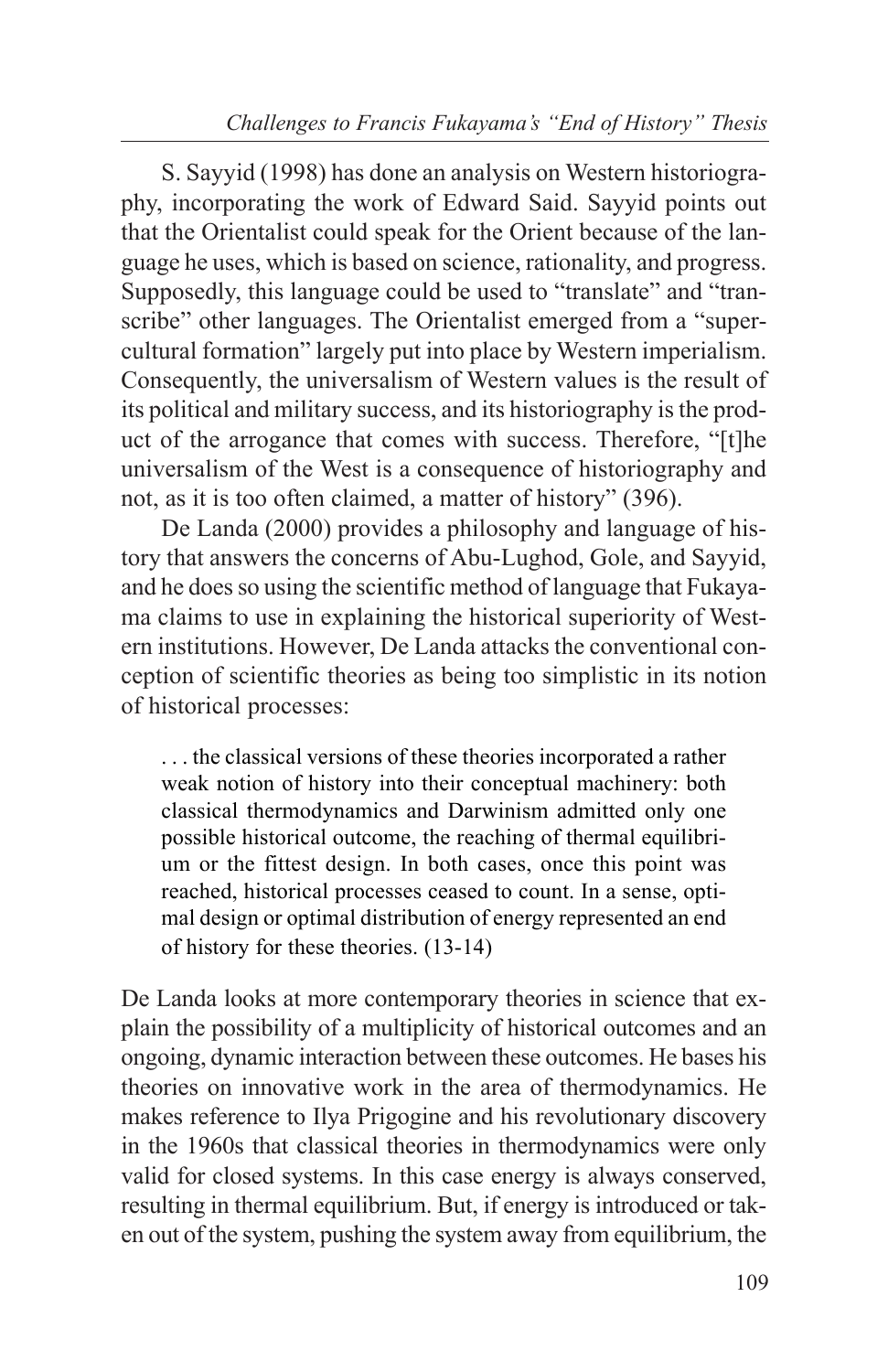number of possible outcomes increases greatly. Consequently, "[i]nstead of a unique and simple form of stability, we now have multiple coexisting forms of varying complexity (static, periodic, and chaotic attractors)" (2000: 14). In addition, when there are transformations between stable states, there are "bifurcations," a point at which minor fluctuations in energy can play a very significant role in determining outcomes. Therefore, according to De Landa, ". . . when we study a given physical system, we need to know the specific nature of the fluctuations that have been present at each of its bifurcations; in other words, we need to know its history in order to understand its current dynamical state" (2000: 14).

These conditions are also true for biological systems. De Landa points out that bifurcations and phases are part of any system in which its movements of energy are far removed from equilibrium and "nonlinear," that is, containing processes that involve powerful interactions and feedback between the different components of that system. Nonlinear dynamics within biology signifies that there can be no ultimate design as a result of the evolutionary process as long as there is energy flowing and ensuring the sudden changes of state and periods of stability within a complex interactive system. De Landa writes:

As biology begins to include these nonlinear dynamical phenomena in its models—for example, the mutual stimulation involved in the case of evolutionary "arms races" between predators and prey—the notion of a "fittest design" will lose its meaning. In an arms race there is no optimal solution fixed once and for all, since the criterion of "fitness" itself changes with the dynamics. As the belief in a fixed criterion of optimality disappears from biology, real historical processes come to reassert themselves once more. (14)

Clearly, then, the dynamism of human history must signify that "the end of history" for human societies also loses its meaning.

De Landa argues that the growing historical concerns within the natural sciences gives us powerful clues for a nonlinear and nonequilibrium vision of history. First of all, according to De Landa, the concept of "stages" in human history needs to be done away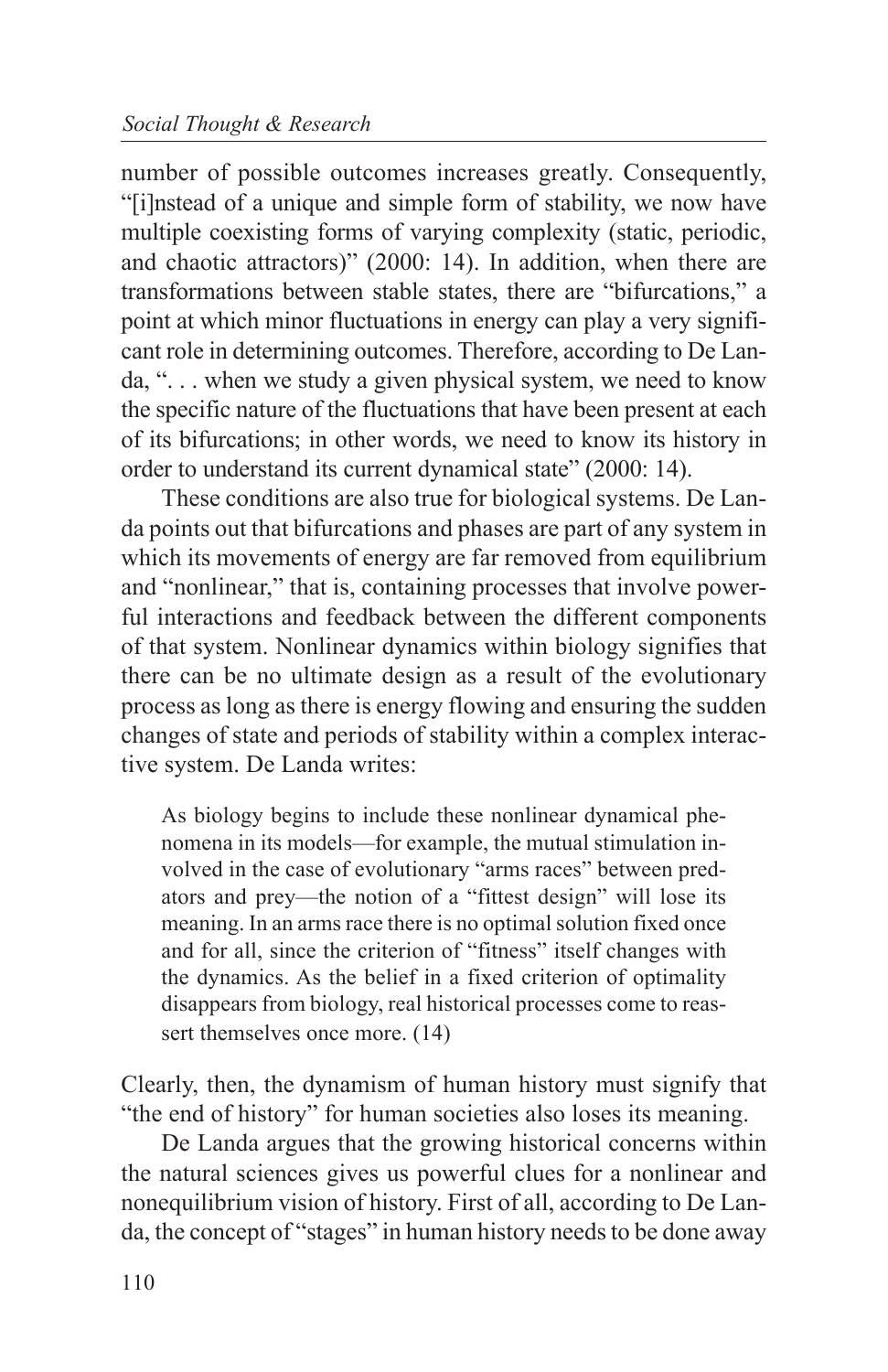with, at least as it is traditionally understood. Phase transitions do not bring about developmental "stages" that is an improvement from the previous one, which has been completely left behind. De Landa indicates, "On the contrary, much as water's solid, liquid, and gas phases may coexist, so each new human phase may simply add itself to the other ones, coexisting and interacting with them without leaving them in the past" (2000: 16). Moreover, phases may revert to previous ones if the conditions so warrant. So, with the varying flows of energy, we have the possibility of different phases of history, which not only simultaneously exist in varied complexities but also interact. De Landa provides a simple example which he draws from the physicist Arthur Iberall: when nomadic societies did "solidify" as during the rule of Genghis Khan, the "resulting structure was more like glass than crystal, more amorphous and less centralized" (2000: 16). However, for De Landa, this is too simple a metaphor because "inorganic matter-energy has a wider range of alternatives for the generation of structure than just these simple phase transitions, and what is true for simple 'stuff' must be all the more so for the complex materials that form human cultures" (2000: 16). The question that remains now is how well this language of history fits the reality of "non-Western modernities," and more specifically the Islamist movement.

According to Gole (1998), state-instituted modernization projects in non-Western countries, such as the Kemalist project in Turkey, has meant precisely the coexistence of the different periods of history. She writes:

What Akbar Abbas has written about Hong Kong could be said of Istanbul as well: "A space traversed by different times and speeds, where change has no clear direction . . . a weakening of the sense of historical sequentiality so that old and new are contemporaneous. Continuities and discontinuities exist side by side. Premodern and postmodern join hands without having to acknowledge each other." (41)

The Islamist movement is indeed the result of interactions between the old and the new, but more a product of "modernization" than a desire to return to past traditions (Gole 1998, Dorraj 1999). Many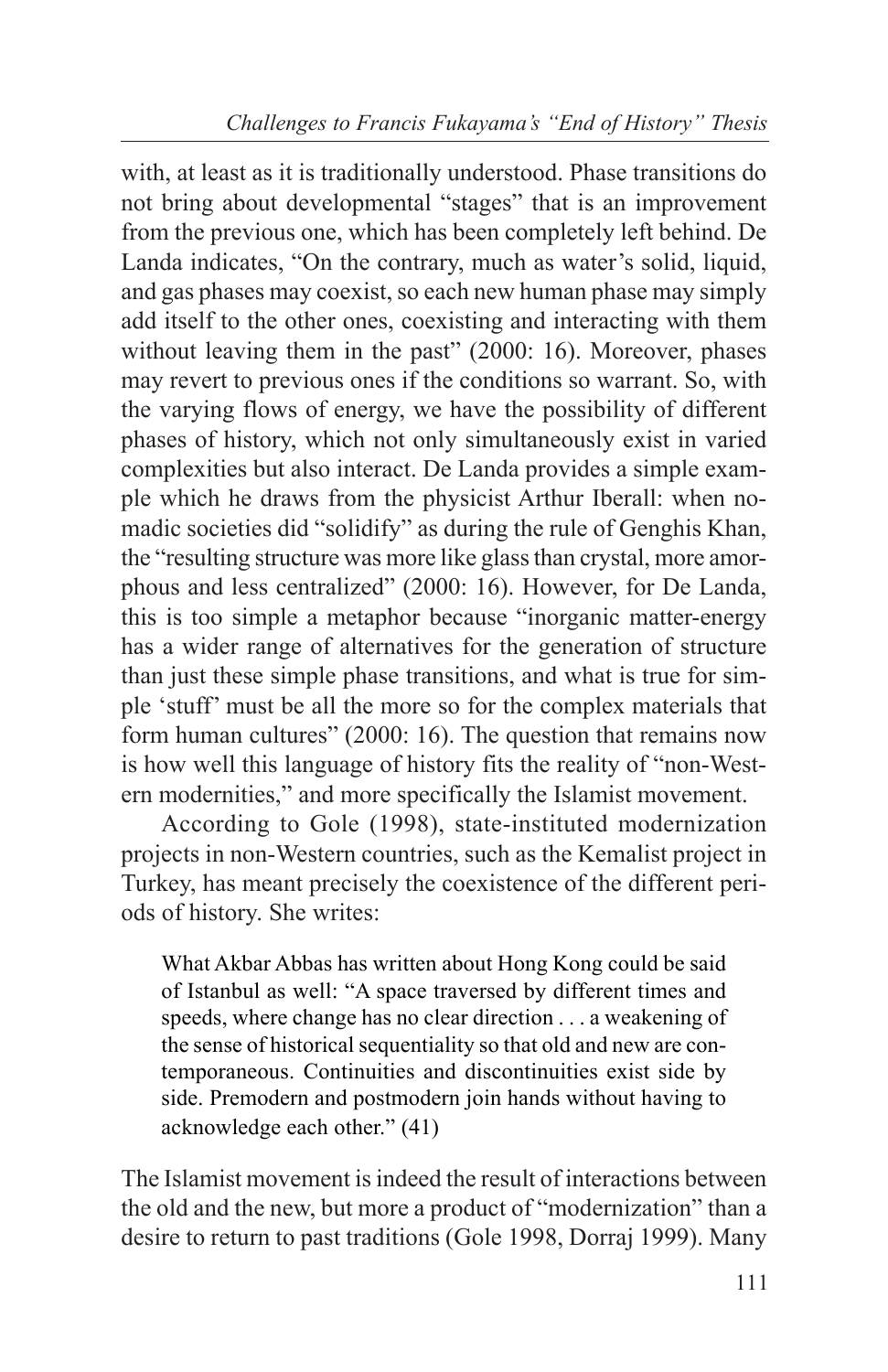of the participants of this movement are the product of "modern" secular and urban institutions like universities. There is also a clear influence of Western thinkers in their writings (Gole 1998). They are considered fundamentalist because they do preach a closer following of the Koran and the way Islam was practiced during the time of the Prophet, but this fundamental approach is also used to attack the way Islam has been followed and interpreted during the many centuries succeeding the Prophet in order to effectively politicize their movement (Gole 1998, Dorraj 1999, Houston 1999). In terms of the experience of women, the Islamist's method covering of women is also innovative, plus women have become active and key players within the movement, which is a break from the traditional notion of the subservient female (Gole 1998, Dorraj 1999, Kaya 2000). Interestingly, and in accordance with De Landa's theories on historical coexistence and interaction, the Islamist movement is replete with "hybrid ways of life" (Gole1998), which arise directly from the movement's attempt to come to terms with the social challenges created by "modernization" (Gole 1998, Dorraj 1999, Houston 1999).

Manochehr Dorraj (1999) provides a lucid interpretation of the rise of the Islamist movement within the context of the social upheavals inflicted by the contemporary globalized economy. Developing countries have not been able to effectively withstand the social and cultural disruptions caused by rapid industrialization, urbanization, and population growth. These states have not had the political and economic capital to respond to serious social problems and as a result are having to face growing popular unrest. The imposition of Western cultural values as part of modernization schemes seem to many in these societies as inauthentic and cause greater psychological and social disaffection, which in turn lead to greater political instability. Thus, Dorraj (1999) writes, ". . . prevailing fragmentation and alienation, as well as the pauperization and migration of marginalized groups which often accompany the process of uneven economic growth and political development, give rise to a longing for a sense of community and belonging" (227). Religious revivalists are reacting to this situation: they see modern capitalist society providing greater material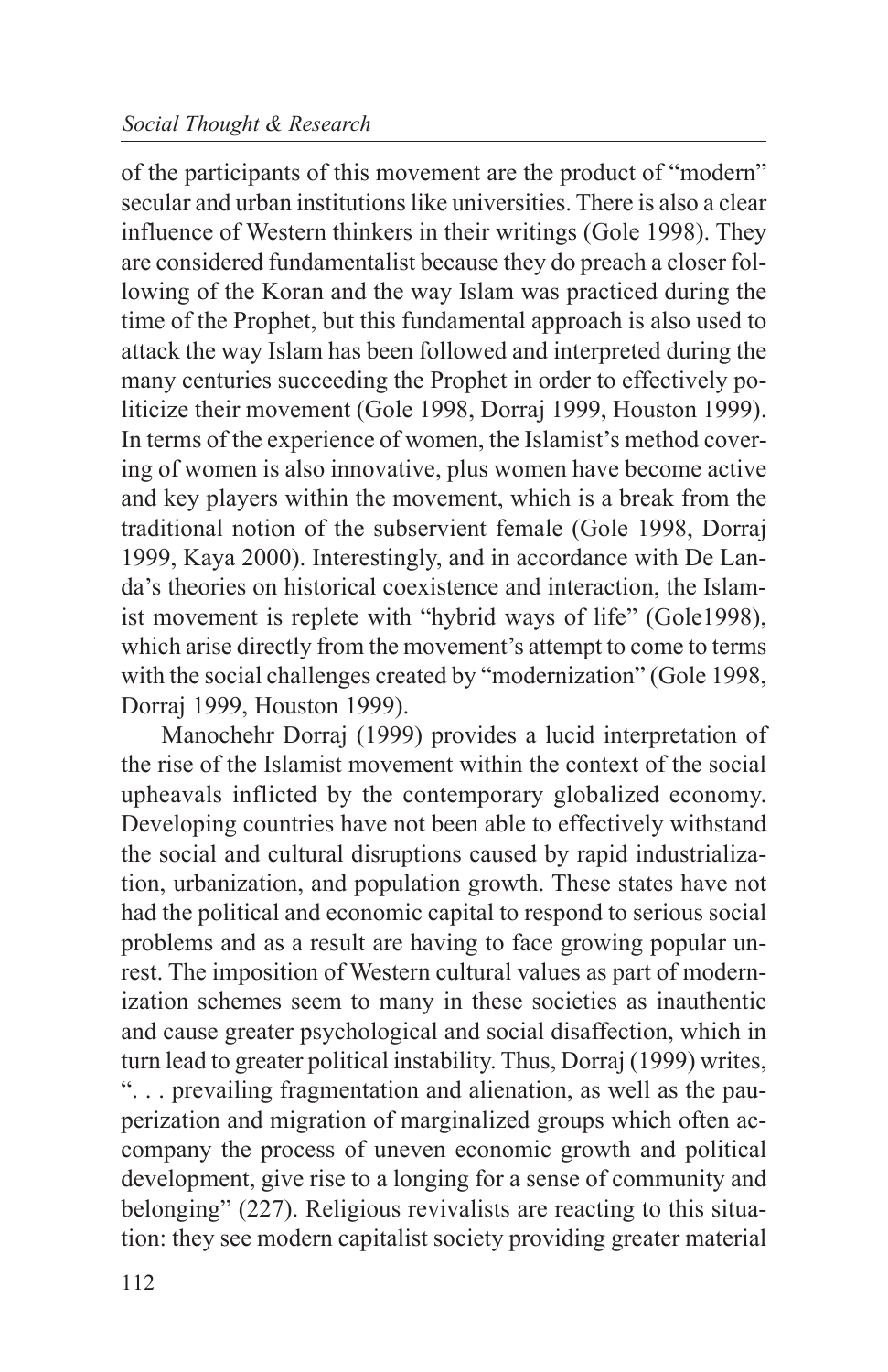comfort, but robbing their societies of important moral values and, thus, breaking down their communities. Dorraj points out that religious leaders often see themselves as "guardians of a culture," and seeing their culture threatened, "they may resort to the selfdefense mechanism of reviving and revitalizing ties with the past. Through moral regeneration, they attempt to unite the community on the basis of a new discipline" (227). Traditional religious institutions, such as the mosque, come to utilize "modern" methods of mass mobilization and mass action, often giving new political interpretations to Koranic scripture and, in that way, breaking with traditional Islamic practices. The Islamist movement is, thus, clearly a modern phenomenon: as Dorraj writes, "it is not surprising that in the age of mass ideology and mass politics, the populist rendition of faith has become a universal phenomenon" (228).

Another factor of the Islamist movement that reflects "modern" methods, as Dorraj indicates, is the use of civil-society organizations to counter the extreme sense of powerlessness and inferiority that come with poor social conditions. Gole (1998) calls this a "civil society-centered modernization from below" (40), as opposed to state-sponsored modernization programs such as Kemalism in Turkey. In the Muslim world there has been a growth of mosques, Islamic banks, health clinics, Islamic seminaries, guilds, and other associations. According to Dorraj, 'In the context of the impersonality of modern life and the pervading social Darwinism of the market place, these communal-based organizations also offer "a new consciousness, sense of self-worth, and capacity for action among the poor people"' (1999: 232). Therefore, we can see the hybrid ways of life and their interaction creating a new movement. This fits very well into De Landa's (2000) philosophy of history. "Modern" economic forces and powerful social and cultural transformations associated with modernity have sparked movements that emphasize certain aspects of tradition, but also look to de-traditionalize much of Islamic practice in order to employ "modern" methods of mass mobilization in an attempt to politicize their message. This hybridity is strongly emphasized by those who make up the Islamist movement: these are often young people—those who are already a product of the cross-mixing be-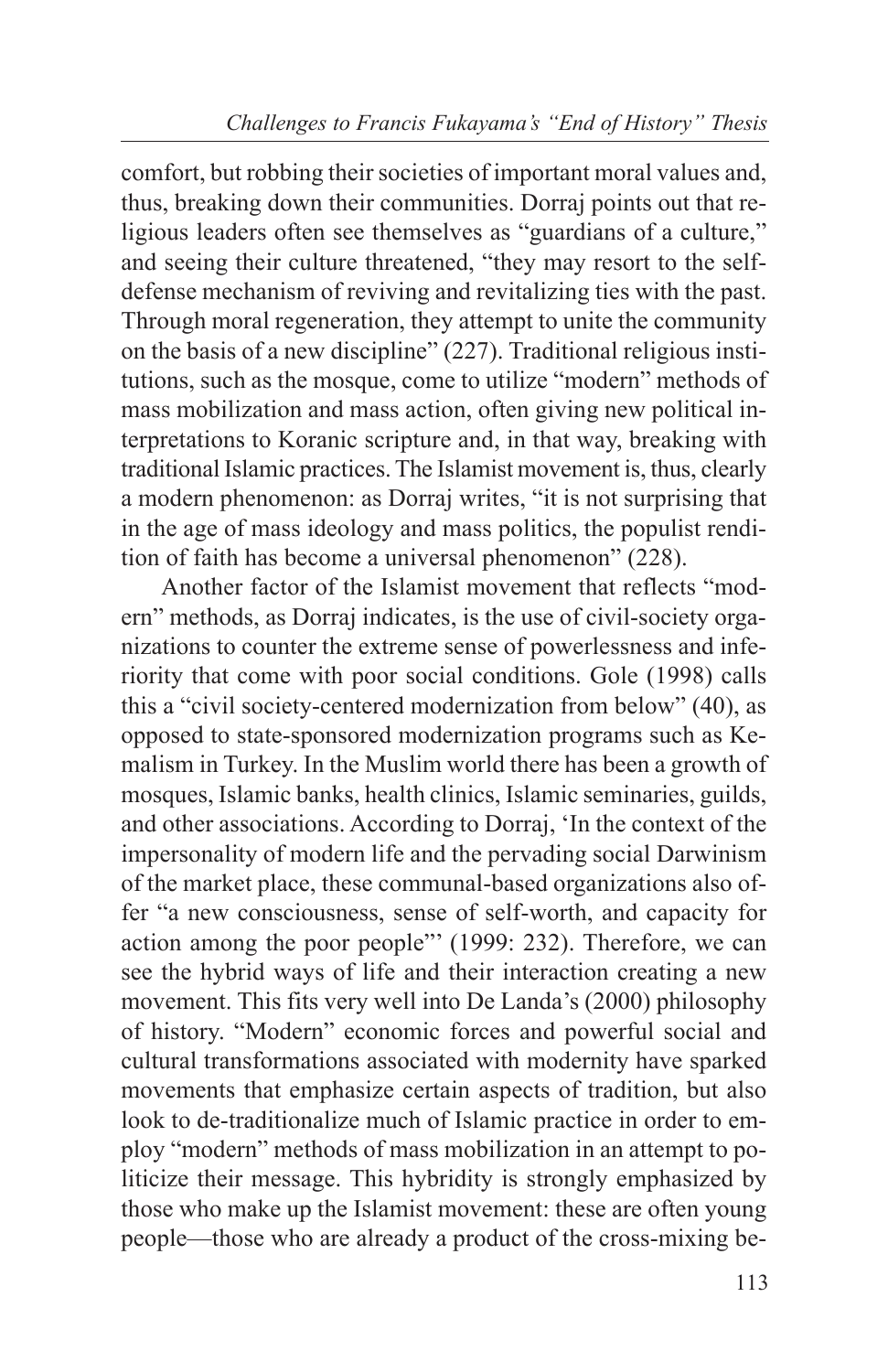tween tradition and modernity in their upbringing—emerging from secular, Western-style institutions, such as the universities, and many of these activists are women, the portion of the population that is not supposed to be assertive nor have an active public role according to traditionally held Islamic beliefs.

A more specific, country-based analysis of the Islamist movement further reflects the complex interaction between different aspects of histories. Turkey, in light of recent elections, where a party with Islamist roots won a strong majority of seats in parliament, is widely seen as struggling with its "traditional" Islamic identity and Western modernity. But, according to Christopher Houston's (1999) analysis, Islamist movement in Turkey "is subject to all the compromises, contradictions and pressures that any social movement falls prey to while involved in political and economic struggle" (88). Houston points out the higher Islamist message of brotherhood among Muslims has been corrupted by nationalist sentiments in the guise of Islamic belief. The Islamists at times have promoted an anti-Kurdish agenda. This is interesting considering that they explicitly claim to be against the Turkish state's nationalist scheme. The Kurdish Islamists, in turn, have been emphasizing their own ethnic Muslim identity. Moreover, Houston adds, in the process of preaching against the West as the alien "other," the Islamists seem to be quite willing to adopt capitalist business methods without reservation, in the process creating an Islamic middle-class, "a professional Islamist counter-elite" (1999: 94), apart from their intellectual leaders. This, in turn, leads to an Islamist discourse that has to address modern issues of class antagonisms.

Houston's interpretation of the apparent contradictions above fits in well with Weber's discussion on routinization of highly charged religious movements. The radical Islamist message preaches an all-consuming, absolutist message in the name of uniting a community of believers. However, the need to apply their ideology to the every-day practical concerns of society means opening up alliances with more moderate Muslims and other non-communist groups, and the necessity to deal with issues of modernity i.e., class, gender, and ethnicity—means also being somewhat transformed by these issues. According to Houston, "In the *practice* of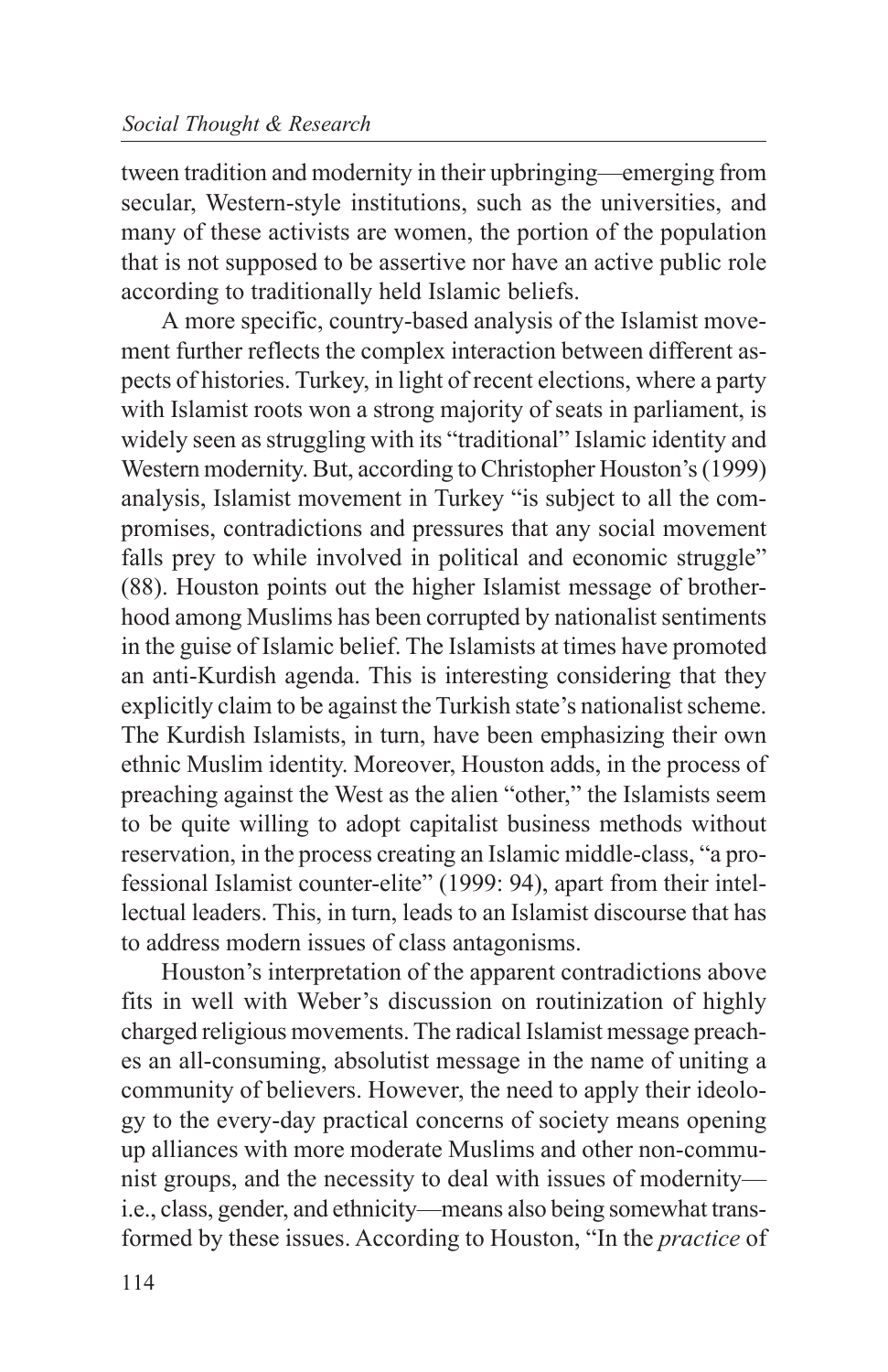Islam, the religious movement is attempting to translate the modern day, socially, historically, into that religion. But as with all successful translations, the movement runs the risk of transforming its own syntax in the process" (1999: 94). Indeed, the recently elected Islamist-based Justice Party in Turkey has been calling themselves "Muslim democrats" in a deliberate attempt to make parallels to the Christian Democratic party in Europe. Again, what we are seeing is a profound interaction of different historical traditions (Turkish republican, Islamic, and Kurdish) and in the process creating new ones, much in the vein of De Landa's non-linear and non-equilibrium historical processes.

Ibrahim Kaya's (2000) study on the role of women in the Turkish Islamist movement provides a further example of the interactions of different traditions. The "veiled women" in this movement are predominantly urbanized and educated, and, according to Kaya, there are several factors that inform their participation and activism. These factors are the different histories that have influenced the social existence of women in Turkish society. One is the consciousness of a Turkish past before Islam. Turks come from shamanistic, nomadic origins. The social life of early Turkic communities was highly egalitarian and women played a major part in daily activities. Even later, when Turkic communities had already settled in Anatolia and converted to Islam during the Ottoman Empire, Kaya emphasizes that at the village level original forms of Turkish life still prevailed. It also seems very likely that as nomads Turks were quick to pick up and adopt aspects of the religious life of local Christian communities. This provides another explanation for the heterodox Islamic practices of Anatolian Turks. Turkish women were not at all veiled, as was the custom in the center of Islamic life. Kaya writes, "This diversity of cultural background may help to understand why it was relatively easier to let women assert public roles in the Turkish experience compared with any other Islamic, and in particular Arabic, societies" (2000: 202). Moreover, the Kemalist modernist project also promoted greater female participation in public life. Women were granted the right to vote in 1934.

The different historical traditions—the pre-Islamic, the local Anatolian, and the republican—have interacted in ways that have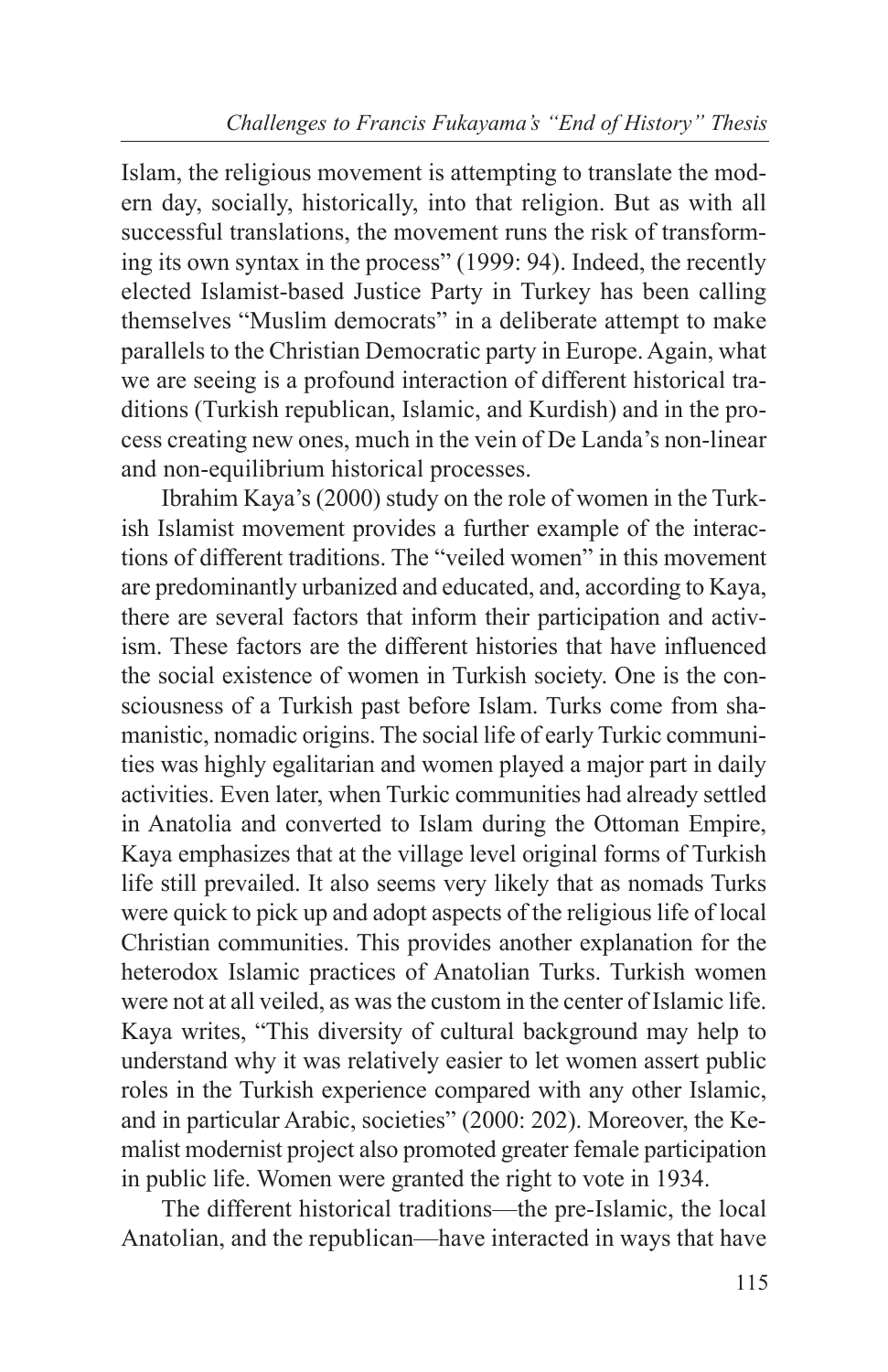influenced the participation of women in the new Islamist movement. This movement, as pointed out, has become a political one in response to the difficult social and economic conditions of contemporary life. Within this context, veiled women have become "highly militant political actors" (Kaya 2000: 205). The redefinition of Islam as a political movement has meant the emergence of contradictions. As Kaya points out, though veiled women accept prescribed roles in society ("inequality," as Kaya argues it), these women are out there arguing against the lack of democracy of the Turkish state. They are pushing for full democratic reforms. Veiled university women are also fighting for the right to make their own choices, particularly on the issue of wearing the *hijab* on public university campuses. Clearly, the message of Islamist women and their means of activism reflect a profound interaction with "modernity" and other historical traditions, creating a new historical movement. If anything, the contradictions in the movement reflect the ongoing process of interaction taking place between the varied traditions.

Finally, as we have seen, Fukayama's vision of history in essence asserts an absolute moral vision of a just society. The implicit assumption is that if countries around the world would just accept the liberal capitalist model of the West, they would look like Western Europe and North America (excluding Mexico) politically, economically, and culturally (Colburn 2002). This assumption, of course, is very simplistic and naïve. The future of any country is shaped by its own historical idiosyncrasies, and the interaction of these with both regional and global historical forces. However, development projects around the world, directed by both international organizations and governments with the aid of social scientists, have taken on free-market liberalism as their sole paradigm. As a consequence of their narrow vision, these programs have had some serious negative impacts on the communities that they were supposed to help.

Indeed, Julia Elyachar (2000), in her fieldwork in Cairo is one ethnographer who has been able to assess the anti-poverty programs funded by international organizations (IOs). She looks at the apparently failed "empowerment" schemes the World Bank and NGOs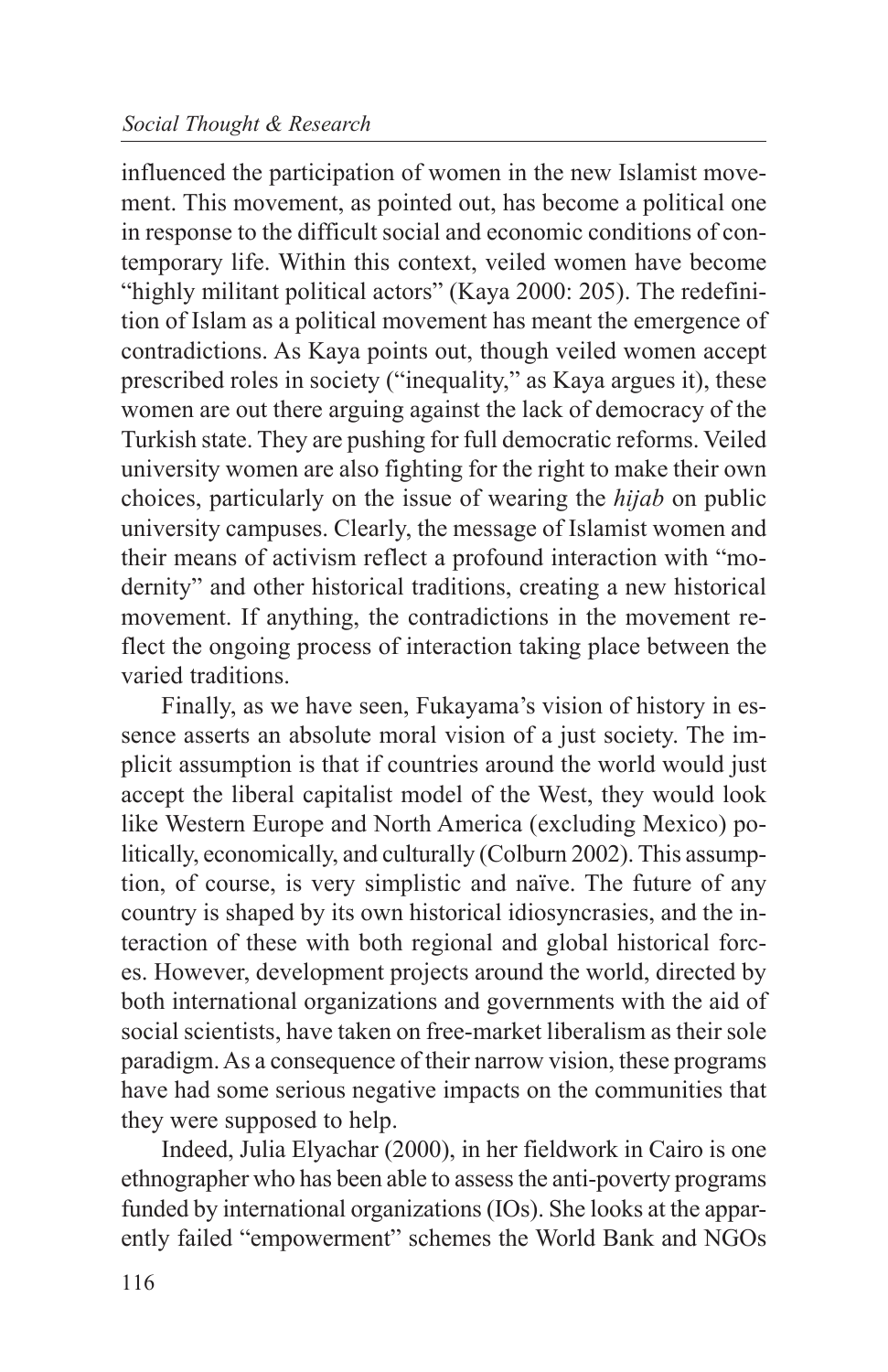have engaged in since the 1980s. The idea behind these schemes is to directly help the "people" by providing micro-loans, funded by the World Bank and other development agencies, to the poor, lowlevel entrepreneurs—especially women—of the developing world. Elyachar points out that the intent of the international organizations is to support the informal economies of these countries. According to her, "The informal economy is a term that signifies a social space in which objects, services, and money are exchanged accordingly to rules of the game other than those sanctioned by the state" (2002: 496). Thus, she adds, development programs, whether intentional or not, are diminishing the presence of the state by expanding the social space of the informal economy, forming a defacto free market liberated from the controls of the state.

Elyachar emphasizes that this notion of development for the "people" in the form of small businesses has become a moral imperative, because free-market capitalism has become the ideal in the post-communist era. NGOs, via micro-loans, support individuals so that they can help themselves and their communities. NGOs are then deemed as the representatives of the local communities. Elyachar states, "On the level of politics they [NGOs] are often taken to collectively represent 'civil society.' On the level of economy, NGOs are often taken to represent the informal economy" (2002: 497-498). The NGOs are responsible for doling out microloans given by the IOs and other agencies, and are also in charge of the collection of interest payments for the banks. Elyachar sarcastically writes, "Although it might seem odd to speak of marketrate bank interest in the same breath as empowerment, such is the praxis of micro lending: only market-rate interest builds sustainable NGOs, and only market-rate interest allows client self-respect" (2002: 498).

Elyachar through her interviews in Egypt reveals how the financial institutions easily exploit the micro-loan system, while at the same time putting up the illusion that economic activity is being generated in the country. Egyptian banks create micro-loans out of long-term, low-interest grants, or essentially "charity," as Elyachar calls it. The grants then get converted into loans with market-rate interest. "Even before any enterprises are established,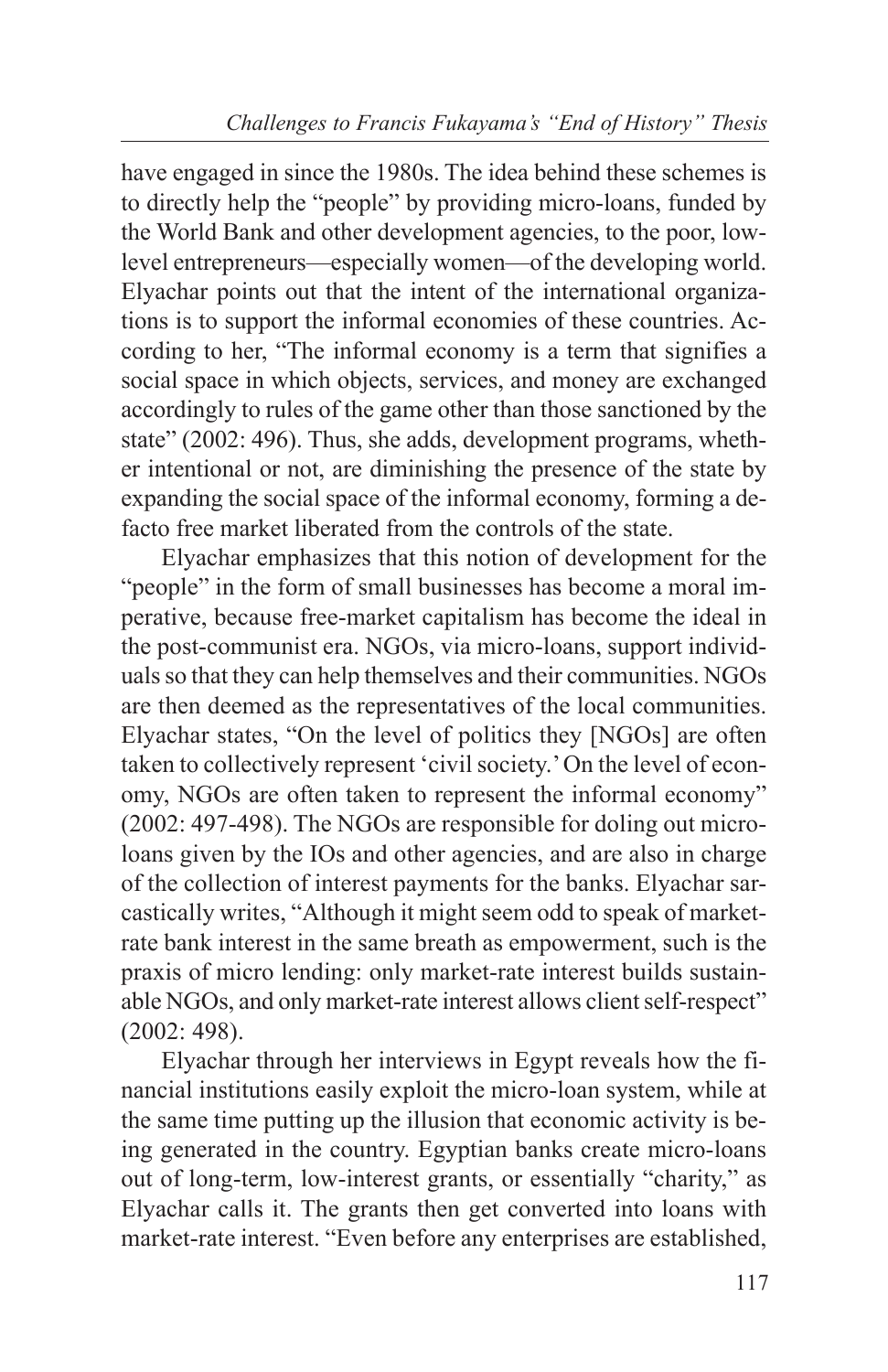the economy appears to have grown" (Elyachar 2002: 498). NGOs, which have won the confidence of local social networks, then become a cheap way of collecting interest payments, and the banks bring in their profits.

Transnational companies have also found ways to manipulate the system for profit. Elyachar makes reference to the famous micro-lending Grameen Bank of Bangladesh and its signing of a contract with the multinational agricultural firm Monsanto which genetically engineers seeds. Monsanto's plan was to use the "microloan credit networks," established by Grameen Bank, to distribute its seeds, collect their payments, and take disciplinary action against those farmers who wanted to reproduce their own seeds for planting rather than buying from Monsanto. Elyachar points out that Monsanto's scheming has revealed that NGOs, through their inroads into local communities as part of the micro-loan process, ironically have become enforcers of big business, rather than supporters of the people.

What went wrong with the empowerment idea? Elyachar blames much of this on anthropologists, who, through their studies of the impoverished in the developing world, have shown a remarkable admiration for the survival strategies of the poor. Specifically, anthropologists emphasized the mutual support social networks found in the local cultures. This aspect of the local cultures soon came to be seen as an economic advantage. Social scientists also saw this aspect of the culture as economically promising. The informal economy then became recognized by the World Bank as a means to battle poverty. Studies were undertaken to understand the survival techniques embedded in the informal economy. These techniques could then be taught to NGOs and lenders. As a result, writes Elyachar, ". . . backward cultural practice is enshrined as a way for the poor to help themselves *and* the economy at the same time. Unlike earlier methods of development, this approach displays no attempt to transform craftspeople in Egypt" (2002: 500). In actuality, the idea is to exploit local peoples by putting them into debt. In fact, many of the micro-entrepreneurs, after the establishment of the social fund in Egypt in 1995, "were desperate. They had debt over their heads, banks on their backs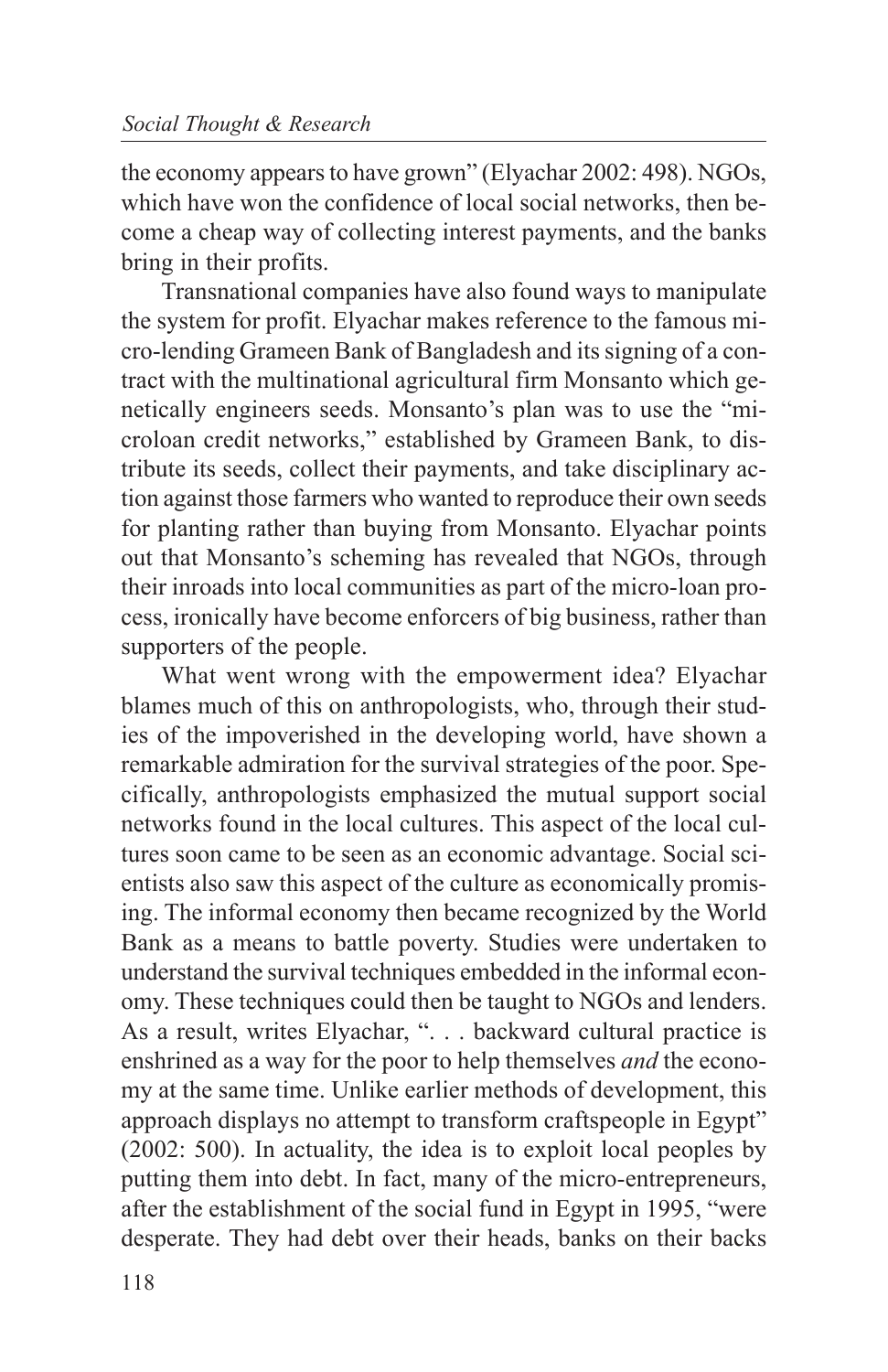demanding interest payments and refusing to release further installments of the entrepreneur's loans" (Elyachar 2002: 504). Contracts with borrowers also stipulated in some cases that those late with payments would be taken to jail.

Elyachar clearly indicates that anthropologists and NGOs both failed the local people. Social scientists interjected certain value judgments while carrying out their study of poverty. The anthropologists made their admiration for the self-help social networks of local communities quite well known. This emphasis on "local culture" got taken up by the World Bank and NGOs and incorporated into the prevailing Western neo-liberal, civil society discourse of economic development. There were, after all, no other seriously considered ideological alternatives. Thus, the impoverished local communities were turned over, without any preparation, to the exploitative and competitive world capitalist free-market. As a result, local entrepreneurs became indebted rather than empowered.

Like Elyachar, Arturo Escobar (1997) in his study of the growing black indigenous movement of the Pacific Coast region of Colombia, a rainforest area of incredible biodiversity, strongly asserts the importance of incorporating alternative ideologies in development projects in order to ensure the health and viability of local communities. Indeed, state-initiated development projects have already had a devastating impact on the people of this area, and the possibility of more is imminent according to Escobar.

The state began pushing for development in the Pacific Coast region in the early 1980s with the launching of the Plan for the Integral Development of the Pacific Coast (PLADEICOP) in 1983. This plan was designed and put into play by the regional development corporation, the Autonomous Corporation of the Cauca (CVC), which was founded with money from the World Bank in the 1950s. The government's plans did not include any accounting of local cultures and conditions. After 1990, the state embarked on a more "ambitious" plan for the economic opening-up known as Plan Pacífico, which Escobar claims will have a more "devastating" impact, because it is yet more ill-concerned with the wellbeing of the local cultures in its zeal for capitalist development. Therefore, black and indigenous communities are opposed to the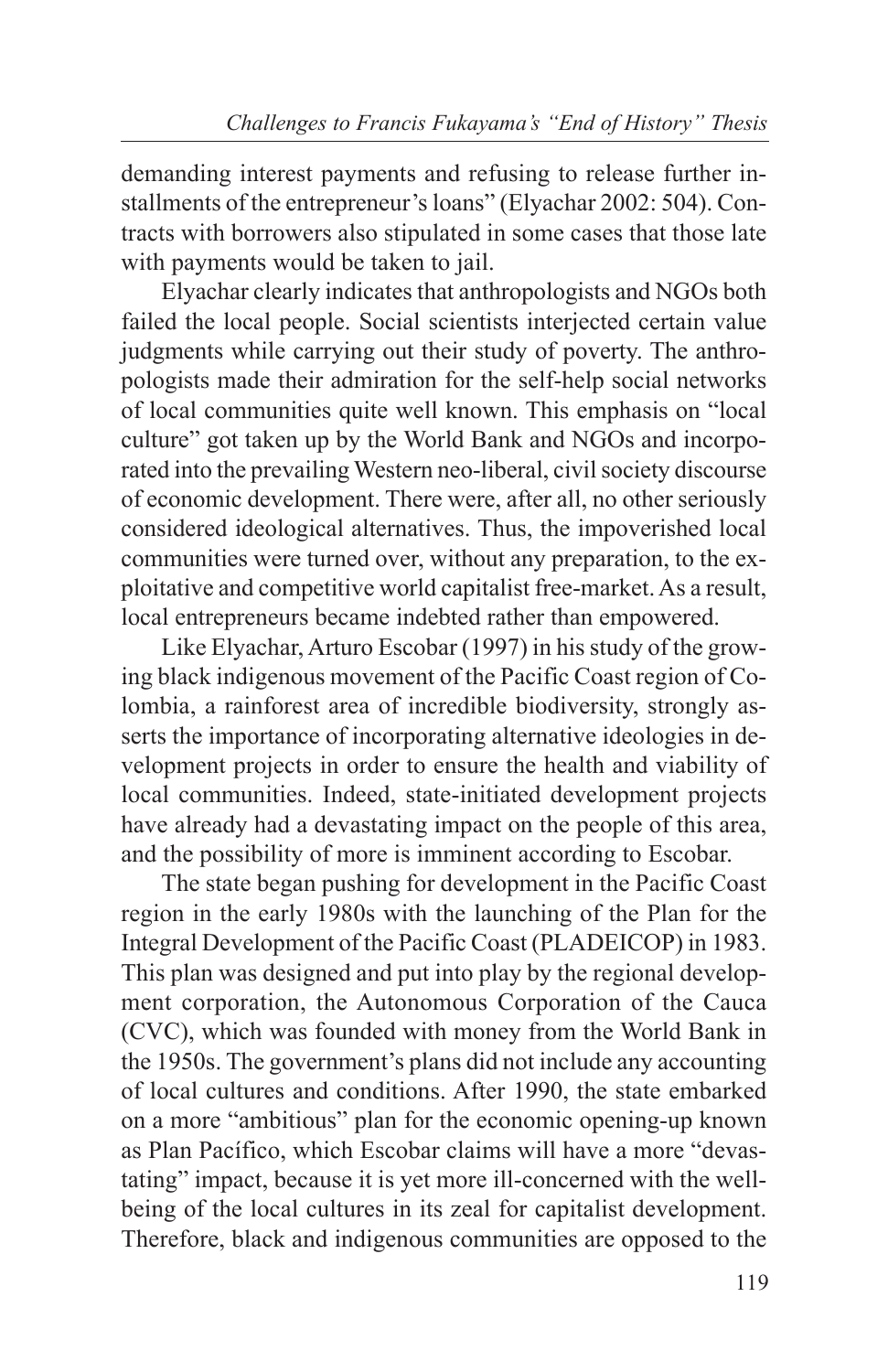plan; they see the language of the plan as threatening in that it wants to pillage the rich natural resources of the region.

Since state-initiated development projects have begun, there has been investment in new directions, such as African palm plantations for oil production, artificial shrimp cultivation, hearts of palm canning, coastal and offshore fishing, shrimp and fish processing and packaging for export, and tourism. These investments, argues Escobar, "[are] producing noticeable cultural ecological, and social transformations, most visible perhaps in the Tumaco region . . ." (1997: 209). For instance, he points out that land for the African palm plantations have been taken by force from black farmers in some cases and by purchase in others. The result has been "massive displacement from the land and intensive proletarianization" (Escobar 1997: 209). Workers work as low-wage laborers on the plantations, and women work in the shrimp and fish packaging plants in Tumaco. Each day there is mass migration of laborers from the river areas to the towns and plantations at predawn, and at night they return without being able to farm their own plots. In addition, because of the dramatic growth of population, poverty has taken on different forms with the crowding of slums such as in Tumaco, whose population has doubled in less than a decade. The built-up of infrastructure for the new economy has also meant a disruption in the "fragile" balance of the river/ sea ecosystem. Consequently, Escobar states, "Science and capital thus operate as apparatuses of capture that have remade and disciplined the landscape, money, and labor alike in one single, complex operation" (1997: 9). The political reaction to all this has come in the form of a new black elite who want to have some say in the development projects and in the process "modernize" their culture and institutions.

Escobar utilizes a language of history similar to the one advocated by De Landa in describing the black ethnic movement of the Colombian littoral. He states, "New ecological, cultural, and political orders are continuously being crafted at the local level as communities are brought into the politics of development, capital, and expert knowledge. There is a connection between history, identity, and meanings" (Escobar 1997: 213). The indigenous cultures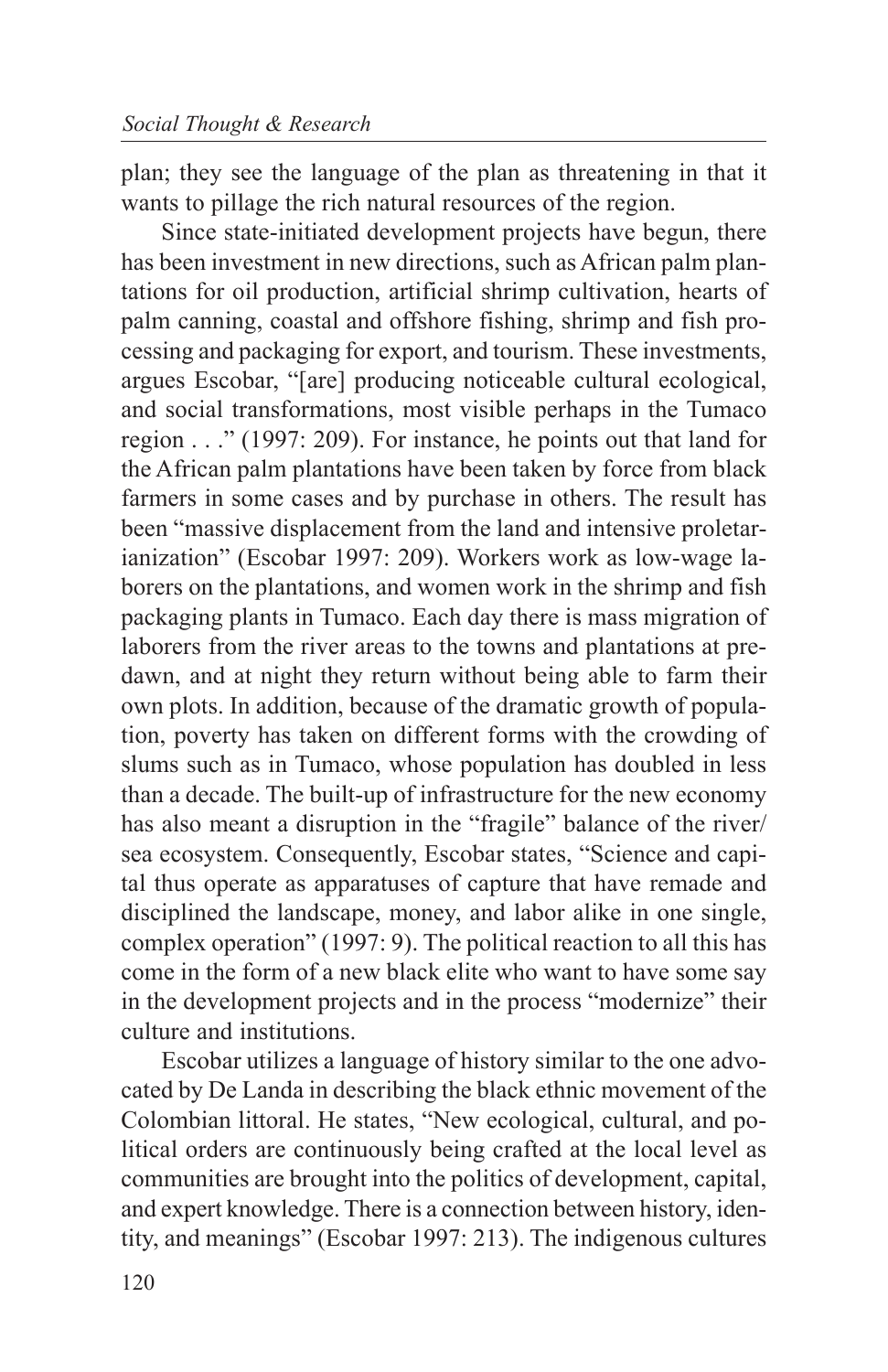of the rainforest have very different cultural-ecological patterns than that called for by Western modernity. Escobar points out that the extent that local cultures will be able to determine the future of the rainforest in their favor depends on the strength of their social movements, the degree they can appropriate new meanings and utilize them for their own purposes, and link them to "other identities, circuits of knowledge, and political projects" (1997: 213-214). This sounds much like the Islamist movement, particularly as it is taking shape in Turkey, which is in the process of linking different historical traditions in order to more effectively articulate a political objective.

In conclusion, Fukayama's logic and language of history needs to be rejected, if for no other reason than its claim to be universal. Its "universalism" stems from the belief that this understanding of history is based on the scientific method: history is a linear evolutionary process of developmental stages engendering later stages of greater complexity until a final form (equilibrium) is reached, thus "the end of history." However, this view of the scientific method is ultimately a very simplistic one, as De Landa (2000) illustrates. He looks at the processes of thermodynamics and biological evolution but in an open system, as opposed to a closed system in the classic (Fukayaman) sense. An open system is not about "stages" that lead to "better" (notice the value-laden term) and more developed stable forms, leaving earlier "stages" completely behind. It is a question of multiple-existing forms of differing complexities that can lead in new directions with just minor fluctuations in energy. It is a complex interactive system that, as long as there is energy coursing through the system, can result in new outcomes. This new language of history is supported by the various interpretations of the Islamist movement. This social phenomenon is the result of the intermixing of various historical realities. Some of these have to do with broad historical identities such as "modernity" and the varied and complex social and political aspects associated with this term, and Islam, its practices and values. Other realities have to do with more specific pre-Islamic identities and local cultural conditions. The result is a contemporary movement that is detraditionalizing Islam and positing a dif-